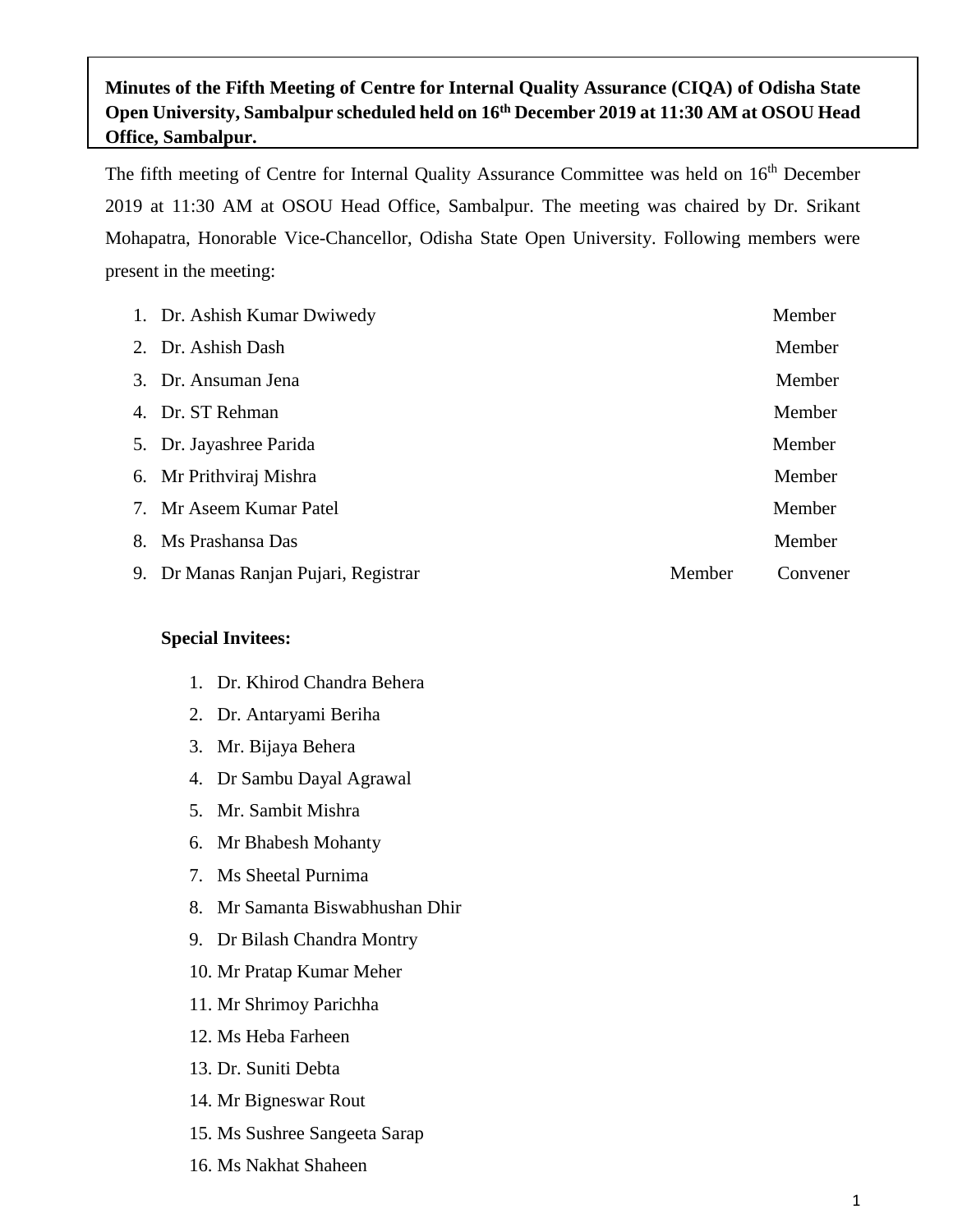- 17. Ms Sunita Mishra
- 18. Dr. Sakir Uussain
- 19. Dr. Suryakanti Pradhan
- 20. Dr. Sanghamitra Panda
- 21. Dr. Suryakanti Pradhan
- 22. Mr. Abhishek Singh
- 23. Ms Ananya Sabath
- 24. Mr. Kshirod Maharana

Honorable Vice Chancellor oriented the members of the Committee about following aspects:

- The January 2020 admission cycle: It was apprised that in January 2020 the target group for the fresh admission will be Undergraduate and post graduate students. The admission shall commence from 20<sup>th</sup> of December 2020. It was decided that the admissions will be confined to Certificate and Diploma Programmes. There will be reregistration for the Postgraduate Degree students. Portal will be opened to fresh admissions from December 2020 and reregistration for Undergraduate and post graduate programme
- It was suggested for review of all the programmes running in the University and to conduct an Academic Audit for all the programmes of the University..
- All the Programme Coordinators were directed to prepare a Need Assessment report for each programme to be placed in the CIQA meting.
- As a part of University Social Responsibility it's the responsibility of the University to offer the Certificate and Diploma Programmes for the upliftment of the society and have a contribution to handle the contemporary issues of the society.
- A committee of three or four people Dr Ashish Dwiwedy, Shrimoy Parichha, Dr Ashish Das, Dr Bilas Montry, Dr Jayashree Parida to make a format of the review of the Programme.
- SOPs to be finalized
- Multimedia Lab Inauguration.

### **CQ 5.1 Confirmation of the minutes of the fourth CIQA Meeting.**

The fourth minutes of the CIQA is was ratified and confirmed by the members of CIQA.

### **CQ 5.2 Action Taken Report of the fourth CIQA Meeting.**

The Action Taken Report of the third Meeting of Centre for Internal Quality Assurance (CIQA) of Odisha State Open University, Sambalpur held on 1<sup>st</sup> November 2019 at 11:30 AM at OSOU Head Office, Sambalpur is placed before the Committee for consideration and approval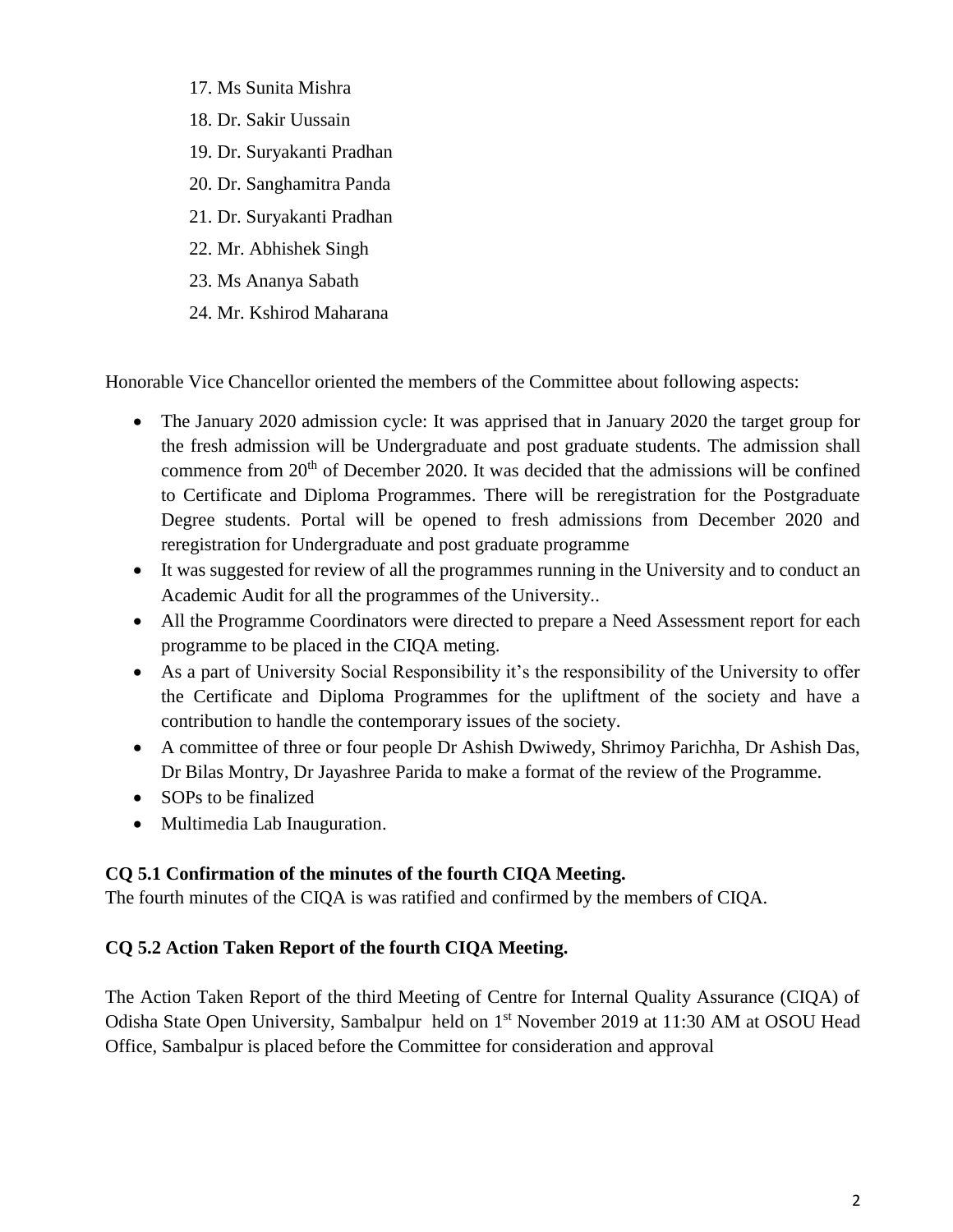# **ACTION TAKEN REPORT**

| <b>Item</b><br>N <sub>0</sub> | <b>Description</b>                                                                                                                                              | <b>Action Taken</b>                                                                                       |
|-------------------------------|-----------------------------------------------------------------------------------------------------------------------------------------------------------------|-----------------------------------------------------------------------------------------------------------|
| $\mathbf{1}$                  | Confirmation of the minutes of the<br>fourth CIQA Meeting                                                                                                       | The minutes were confirmed by the Committe                                                                |
| $\overline{2}$                | Action taken report of the third<br>CIQA meeting                                                                                                                |                                                                                                           |
| 3                             | Revision of syllabus for Masters of<br>Arts in English                                                                                                          | The syllabus was revised and same was<br>communicated to the stake holders of the<br>Programme            |
| 4                             | Finalization of syllabus of Masters<br>of Commerce                                                                                                              | The syllabus was revised and same was<br>communicated to the stake holders of the<br>Programme            |
| 5                             | Finalization of syllabus of M A.<br>Economics:                                                                                                                  | The syllabus was revised and same was<br>communicated to the stake holders of the<br>Programme            |
| 6                             | Offer of Online Training Programme<br>in National Disaster Management in<br>collaboration with National Disaster<br>Management Authority (NDMA),<br>New Delhi.: | MoU was signed with NDMA on 6 <sup>th</sup> January<br>2020                                               |
| 7                             | Report on visit of adopted villages<br>under UBA-02.                                                                                                            | A detailed report of visit to UBA adopted villages<br>was approved by the Committee.                      |
| 8                             | Report on use of Online Grievance<br>Redressal Portal by the learners and<br><b>University Staff</b>                                                            | <b>Report Submitted</b>                                                                                   |
| 9                             | Proposal on Online Counselling<br><b>Management System</b>                                                                                                      | Proposal has been submitted to IDCOL.                                                                     |
| 10                            | Multimedia<br>of<br>studio<br><b>Status</b><br>established at SUIIT Sambalpur and<br>proposal for set up of Acoustic<br>studio at OSOU RC, Bhubaneswar          | Multimedia Lab was inaugurated and planning is<br>under process for Acoustic Studio at RC<br>Bhubaneswar. |
| 11                            | Launch of Winter Programmes for<br>one month at Sambalpur                                                                                                       | The Winter programme commenced in the month<br>of November                                                |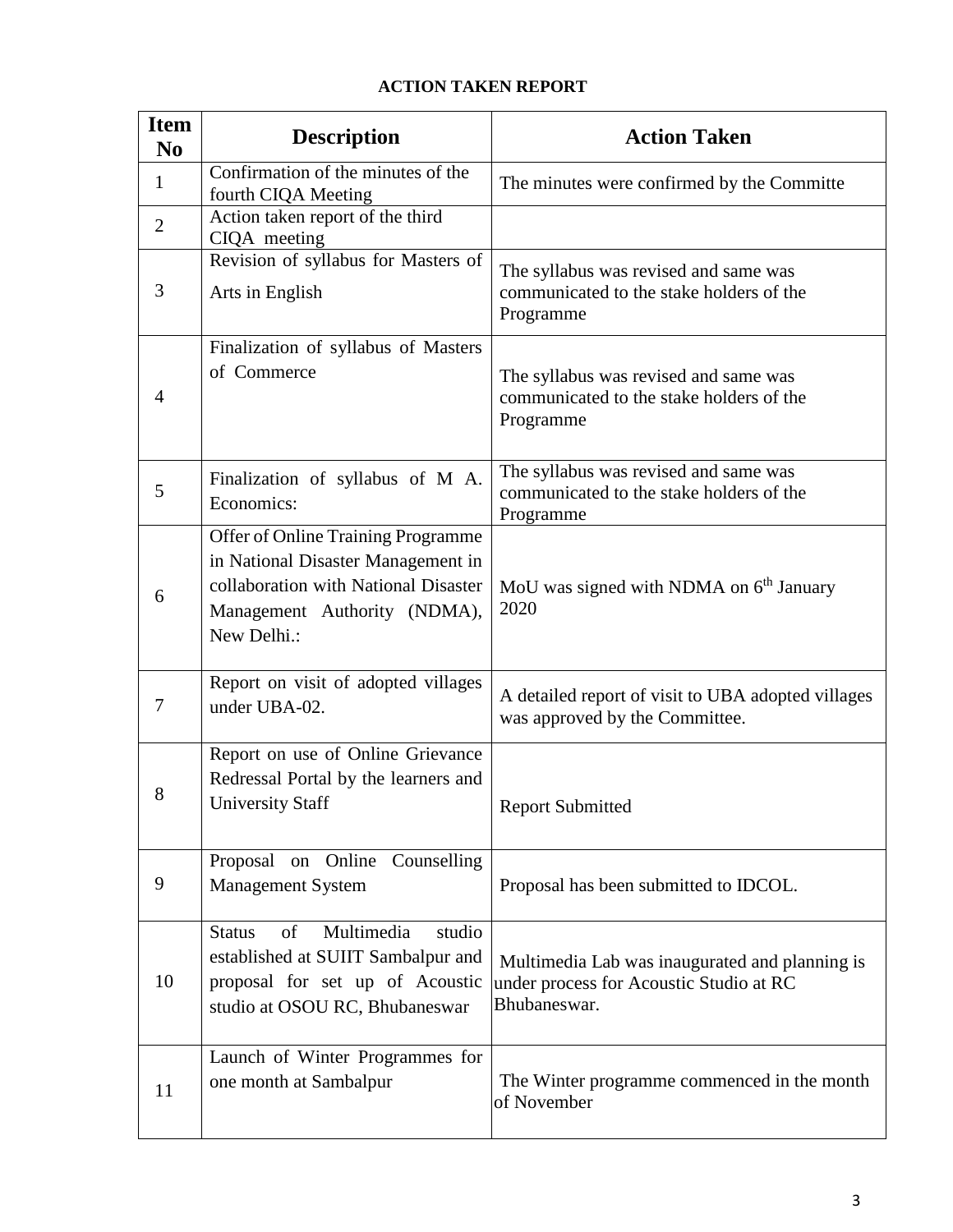| 12           | Any other item with the permission<br>of the Chair                                                                                                                                                                                                                                                                                                                                                                                                           |                                                                                                                |
|--------------|--------------------------------------------------------------------------------------------------------------------------------------------------------------------------------------------------------------------------------------------------------------------------------------------------------------------------------------------------------------------------------------------------------------------------------------------------------------|----------------------------------------------------------------------------------------------------------------|
| a            | Banking<br>Programmes<br>on<br>Correspondent<br><b>Banking</b><br>and<br>Facilitators.                                                                                                                                                                                                                                                                                                                                                                       | The proposal is prepared and the same shall be<br>submitted in the consecutive CIQA meeting                    |
| b            | To introduce a common course of<br>Research Methodology for each and<br>every Master Degree Programme<br>consisting of Dissertation.<br>The<br>proposal shall be submitted in the<br>next CIQA meeting.                                                                                                                                                                                                                                                      | The faculty shall prepare and submit the proposal<br>in the Next CIQA meeting                                  |
| $\mathbf{C}$ | The first batch of Postgraduate<br>electives<br>Programmes<br>no<br>are<br>provided but from the next batch<br>electives will be offered for all the<br>Master Degree Programmes (July<br>2019 batch). So all the Programme<br>Coordinators are advised to prepare<br>the list of proposed electives along<br>with the syllabus duly approved by<br>Expert<br>Committee<br>the<br>and<br>Honorable Vice-Chancellor to be<br>placed in the next CIQA meeting. | Each Programme Coordinator shall submit a<br>detailed proposal for their respective Master<br>Degree Programme |

### **CQ 5.3 Approval of Programme Project Report of the New Programmes to be placed to UGC-DEB:**

The Programme Project Report of all the programmes was approved by CIQA.

## **CQ5.4 Change of Dissertation Paper from Master of Arts (Political Science) 4th Semester**

The Committee approved the proposal to change the MPS-12 Course of Master of Arts (Political Science) from Dissertation to "Peace and Conflict Studies" for the fourth semester of 2018-2020 batch. As there is no course on Research Methodology in the first three semesters, the learners do not have any idea how to write a dissertation and hence it may not be possible on their part to give justice to the course. The course on dissertation and research methodology shall be introduced for the next batch of learners i.e. 2020-2022 in the fourth semester.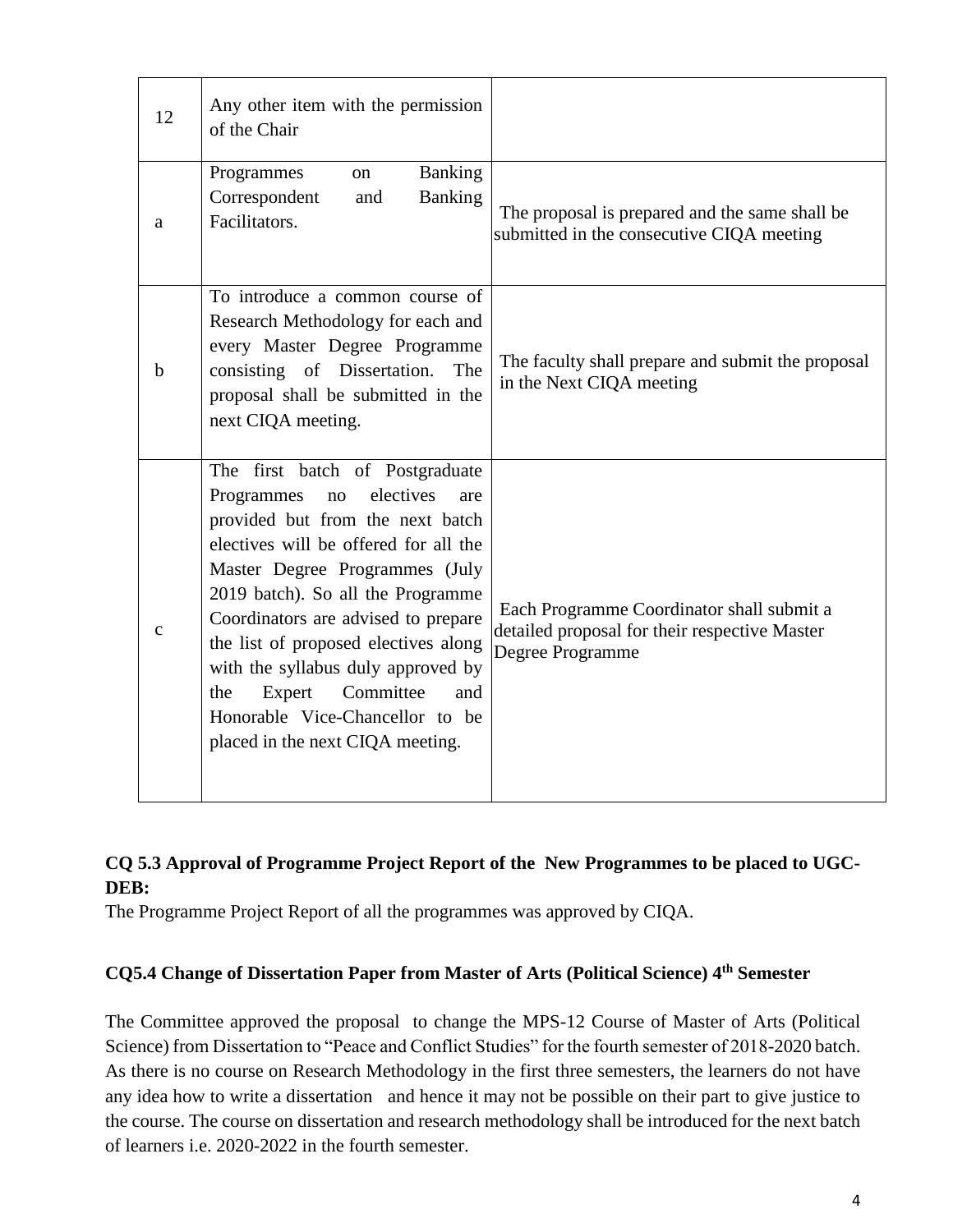#### **CQ 5.5 Revision of syllabus of MA Sociology:**

The Committee approved the proposal to replace the course "Decentralization and Local Governance" with "Rural Sociology" with the same course code MSO-08. It was also approved to introduce "Project" work/Dissertation" for the fourth semester as the students shall complete the course on Research Methodology in the first semester with conceptual understandings of different research methods and techniques and through the project work. They will learn the practical skills to put those methods into practice. It was suggested to communicate the revised syllabus to the stakeholders of the Programme.

### **CQ 5.6 Statistical Information of December Term End Examination 2019:**

The December Term End Examination 2019 commenced from 12<sup>th</sup> December 2019. The Examination shall continue for 13 days till  $28<sup>th</sup>$  December 2019. 10054 students have completed the exam registration form for appearing in the Term End Examination. The TEE is conducted in 48 Examination Centres situated across the state of Odisha in Government/Government aided Colleges. Sufficient Observers are appointed for the Surveillance of the examination. University has made all preparation for pre and post examination activities for the smooth conduct of examination.

As per the report the first two days of December TEE 2019 was conducted smoothly.

The Committee appreciated the efforts of the Examination team for the smooth conduct of the Examination.

### **CQ 5.7 Revision of syllabus of Master of Arts in Journalism:**

The Committee approved the syllabus of Master of Arts in Journalism in 4<sup>th</sup> Semester. The Committee also approved , the following proposed changes in the syllabus :

Following changes are incorporated in the syllabus of MJMC  $4<sup>th</sup>$  semester:

Course 13: Media and Margins with Corporate Communication

Course 14: Film Studies with Advanced Photo-Journalism

Course 15: International and Intercultural Communication

Course 16: Special Paper (Studends need to opt any one)

- a. Multimedia
- b. Advanced Photo-journalism
- c. Corporate Communication
- d. Media Management

The Committee further advised that Expert Committee should be consulted for the future modifications in the Programme

### **CQ 5.8 Guidelines and Criteria for appointment of External Observers:**

In order to ensure the smooth conduct of Term End examinations and to comply with the UGC